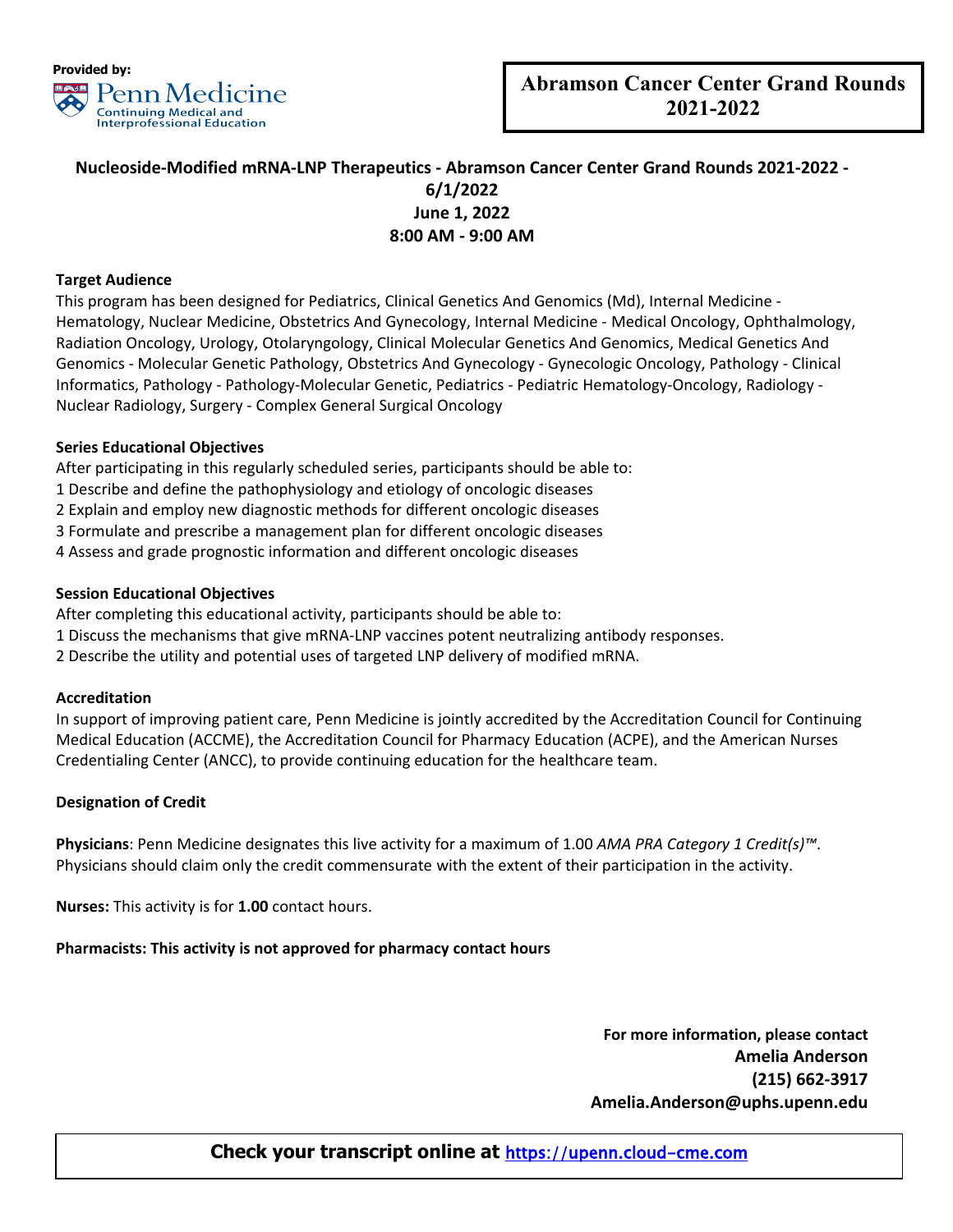**PAs:** Penn Medicine has been authorized by the American Academy of PAs (AAPA) to award AAPA Category 1 CME credit for activities planned in accordance with AAPA CME Criteria.

This activity is designated for **1.00** AAPA Category 1 CME credit(s). PAs should only claim credit commensurate with the extent of their participation.

# **Acknowledgement of Commercial Support\***

None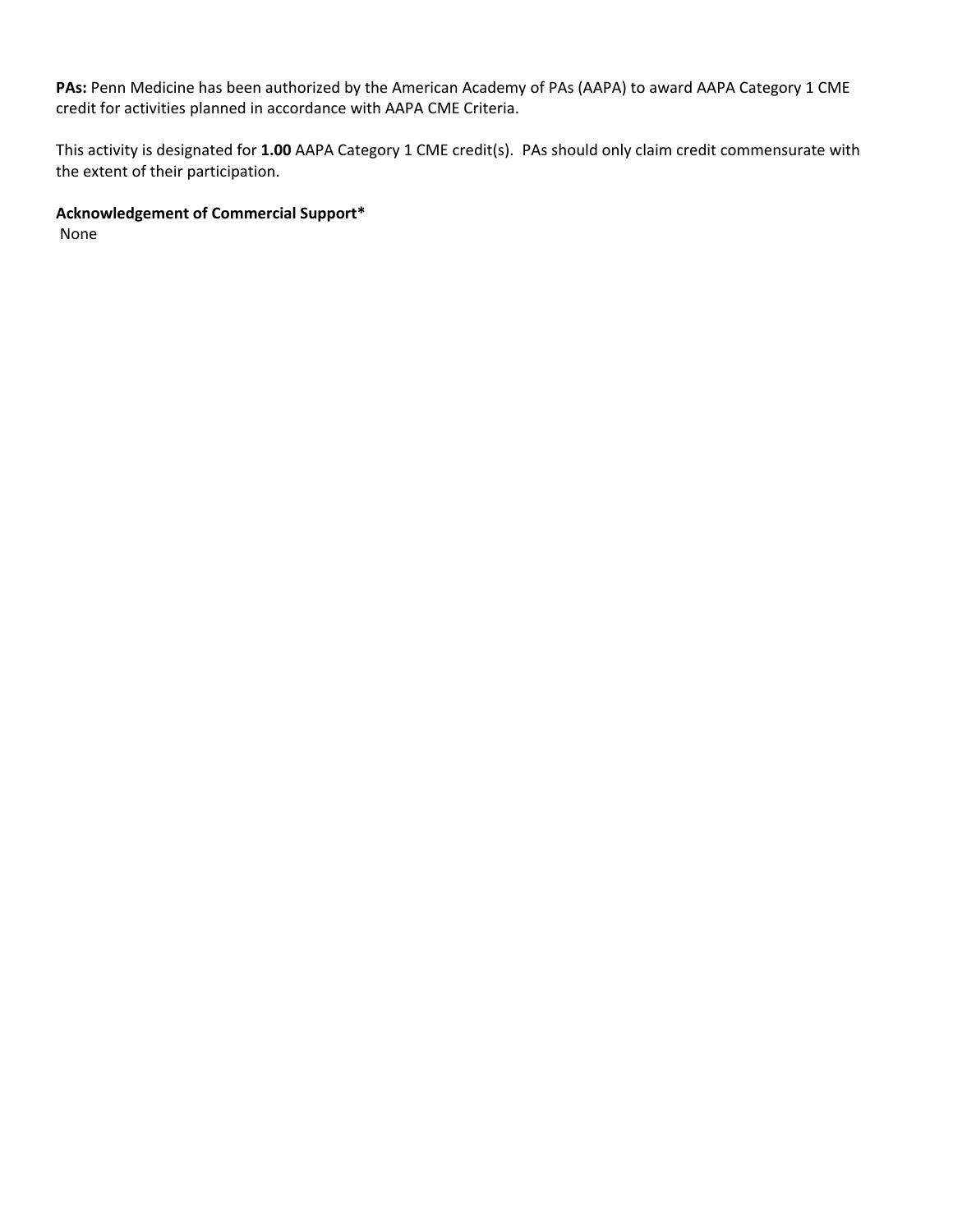

## **Disclosure of Relevant Financial Relationships and Unapproved Uses of Products**

It is policy at Penn Medicine Office of Continuing Medical and Interprofessional Education for individuals who are in a position to control the content of an educational activity to disclose to the learners all relevant financial relationships that they have with any commercial interest that provide products or services that may be relevant to the content of this continuing education activity. For this purpose, we consider relationships of the person involved to include financial relationships of a spouse or partner.

The intent of this policy is to ensure that Penn CME/CE certified activities promote quality and safety, are effective in improving medical practice, are based on valid content, and are independent of control from commercial interests and free of commercial bias. Peer review of all content was conducted for all faculty presentations whose disclosure information was found to contain relationships that created a conflict of interest relevant to the topic of their presentation. In addition, all faculty were instructed to provide balanced, scientifically rigorous and evidence-based presentations.

The staff in the Office of Continuing Medical and Interprofessional Education (CME and IPCE), have disclosed that they have no relevant financial relationships with any commercial interests related to the content of this educational activity. Any peer reviewer with a potential conflict of interest will recuse themselves from the peer review process.

| <b>Name of individual</b>                 | Individual's role in activity             | Name of Ineligible Company(s) / Nature of<br><b>Relationship(s)</b>                                                                                                                                                                                                                                                                                                                  |
|-------------------------------------------|-------------------------------------------|--------------------------------------------------------------------------------------------------------------------------------------------------------------------------------------------------------------------------------------------------------------------------------------------------------------------------------------------------------------------------------------|
| Joseph Carver, MD                         | Course Director                           | Nothing to disclose - 02/28/2022                                                                                                                                                                                                                                                                                                                                                     |
| Drew Weissman, MD                         | Faculty                                   | Nothing to disclose - 05/13/2022                                                                                                                                                                                                                                                                                                                                                     |
| Gambino Patricia, RN                      | <b>Nurse Planner</b>                      | Nothing to disclose - 02/21/2022                                                                                                                                                                                                                                                                                                                                                     |
| Roger Cohen, MD                           | <b>Other Planning Committee</b><br>Member | Consulting Fee-Astra Zeneca<br>Pharmaceuticals   Consulting Fee-Heat   Grant<br>or research support-Astra Zeneca<br>Pharmaceuticals   Grant or research support-<br>Innate   Grant or research support-<br>Macrogenics   Grant or research support-<br>Fstar   Grant or research support-<br>Xencor   Consulting Fee-Cantargia   Grant or<br>research support-Cantargia - 02/22/2022 |
| Elizabeth Gilbert, PA-C                   | <b>Other Planning Committee</b><br>Member | Nothing to disclose - 01/20/2022                                                                                                                                                                                                                                                                                                                                                     |
| John Plastaras, MD                        | <b>Other Planning Committee</b><br>Member | Nothing to disclose - 02/15/2022                                                                                                                                                                                                                                                                                                                                                     |
| David Vaughn, MD                          | <b>Other Planning Committee</b><br>Member | Nothing to disclose - 02/28/2022                                                                                                                                                                                                                                                                                                                                                     |
| Robert Vonderheide, MD, DPhil             | <b>Other Planning Committee</b><br>Member | Nothing to disclose - 02/06/2022                                                                                                                                                                                                                                                                                                                                                     |
| Alison W Wakoff Loren, MD,<br><b>MSCE</b> | <b>Other Planning Committee</b><br>Member | Nothing to disclose - 01/12/2022                                                                                                                                                                                                                                                                                                                                                     |